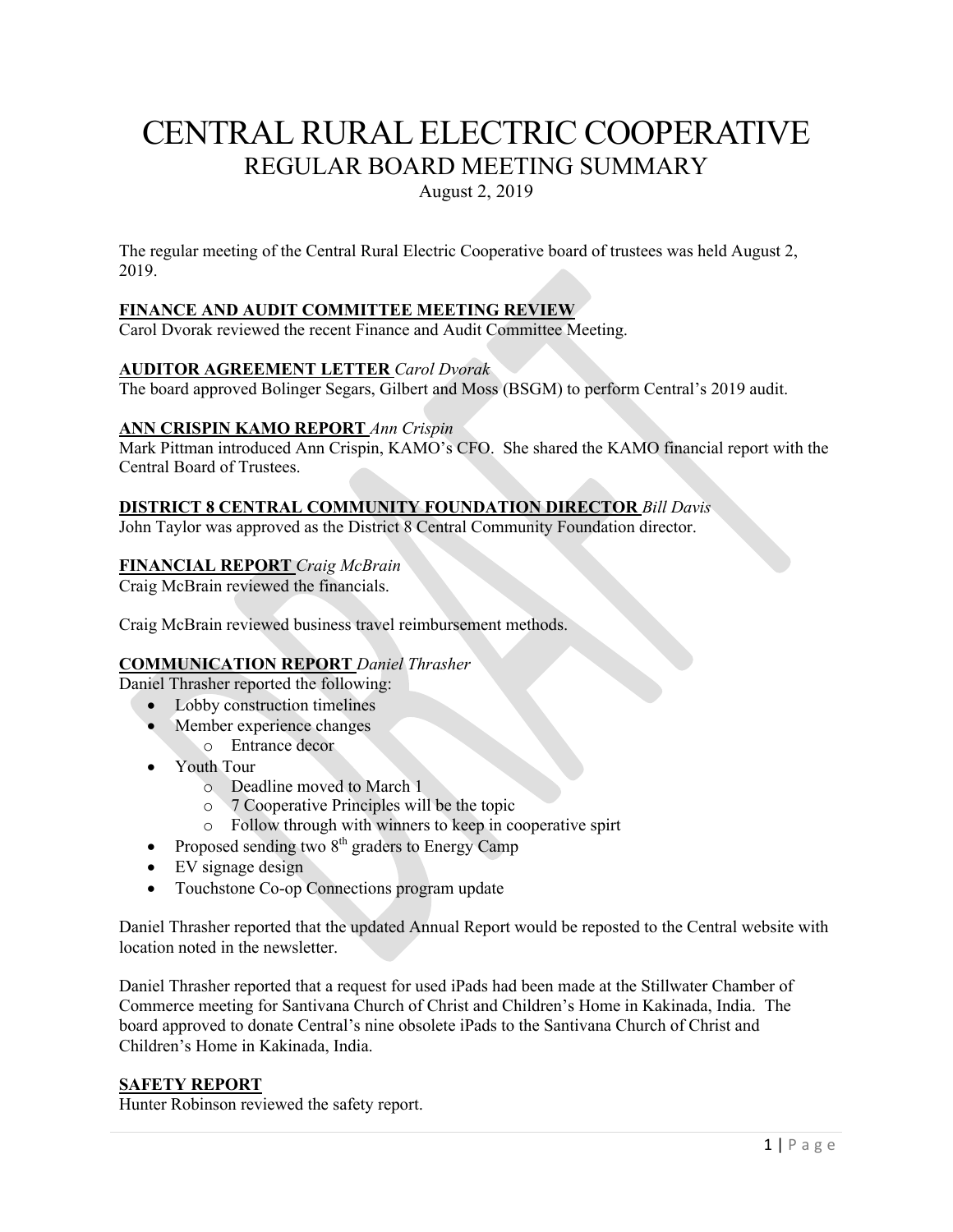# **HUMAN RESOURCES REPORT** *Michelle Phelps*

Michelle Phelps reviewed the recent wage and salary survey and employee benefits.

#### **MANAGER'S REPORT** *Hunter Robinson*

Hunter Robinson reviewed the following:

- Possible 2020 Annual Meeting speaker
- Operational audit recommendations from BSGM included an option of identifying specific areas to review next year.
- Upcoming Aware Meetings discussed

The board approved a broadband feasibility study conducted by Conexon.

Hunter Robinson reported the he is attending other cooperative's annual meetings, evaluating their agendas and processes. He reviewed East Central Electric Cooperative's voting process.

He shared cards and letters received and noted resource materials are available in the back of the room.

Hunter Robinson reported the following to be included in September's report:

- CFC will be here for equity review
- Benefit review and approval
- Cost of Service Study (if completed)
- Patronage Capital review
- October Board Strategic Planning agenda
- Management Internship Program review

#### **POLICY 619 ANNUAL LEAVE** *Hunter Robinson*

Updates to Policy 619 Annual Leave were approved.

#### **LEGAL REPORT**

The attorney provided the legal report.

Clyde Habben informed the Board President, that he was resigning as the District 8 Trustee do to health reasons. The board approved to hold a special District 8 election on September 24, 2019 to fill the vacancy

Gary McCune and Mark Pittman reviewed the CoBank Directors Conference that they recently attended.

#### **KAMO REPORT**

Mark Pittman presented the KAMO report including:

- Power deliveries
- KAMO employee positions filled between January and June
- Grow house survey
- Solar1
- Operations
- AECI financial update
- Medical Marijuana information meetings
- NRECA White Paper concerns